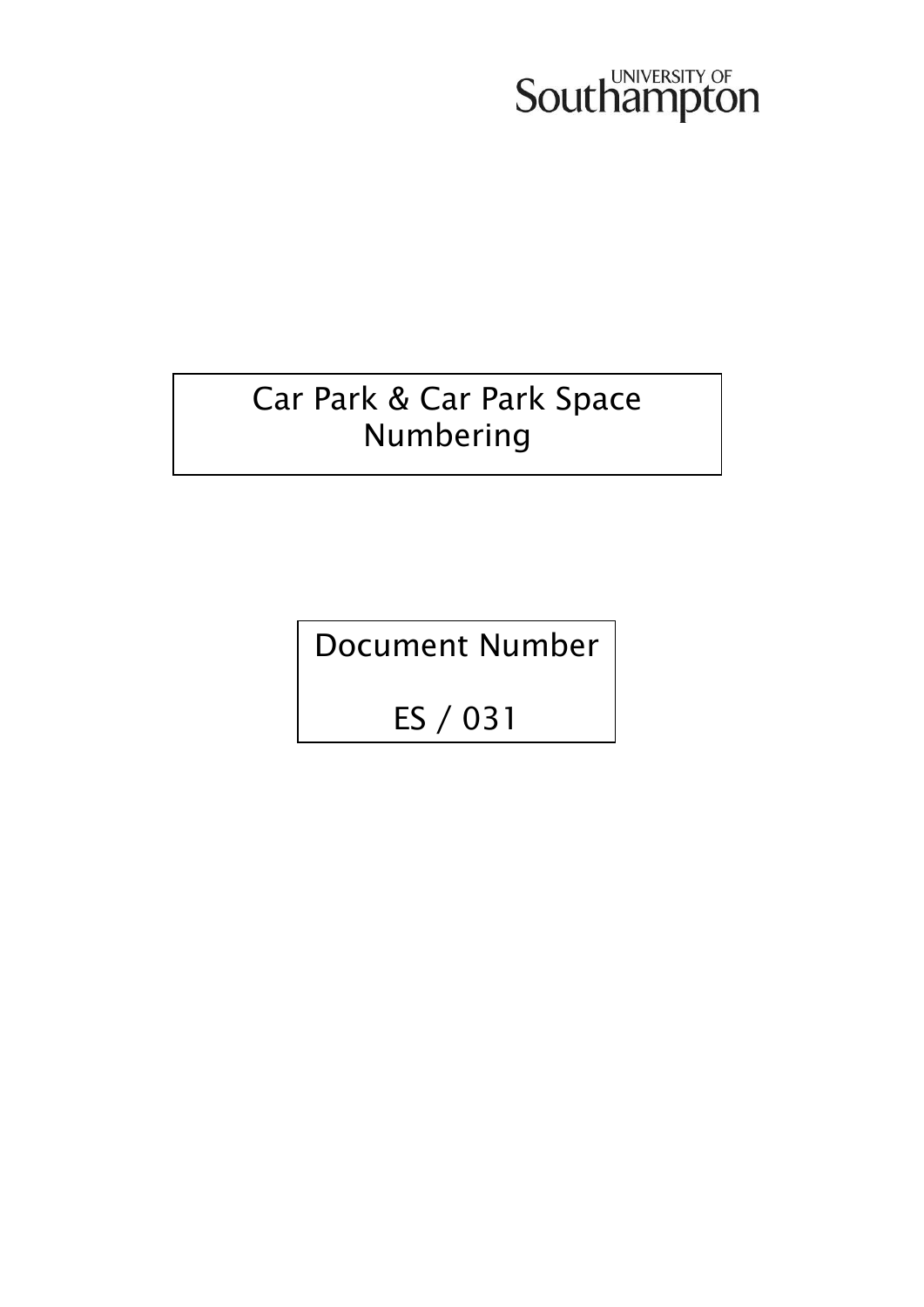### Revision Index.

|          |               | Revised by | <b>Revision Made</b>                        |
|----------|---------------|------------|---------------------------------------------|
| 11/09/14 | <b>Issued</b> |            |                                             |
| 07/04/16 | Revision      | C Hurle    | Addition of<br><b>CONPARK space</b><br>type |
|          |               |            |                                             |
|          |               |            |                                             |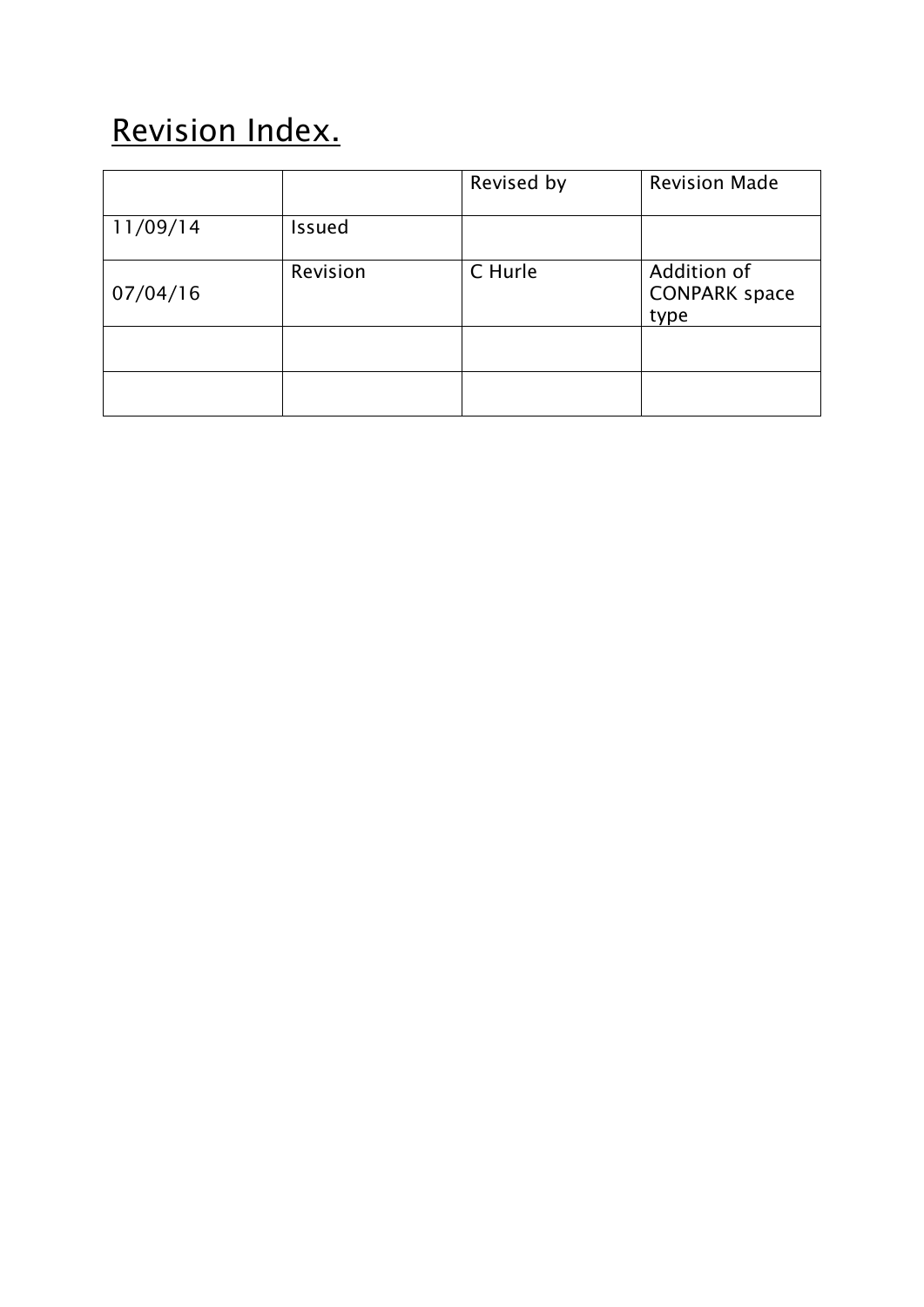## Southampton

Document Title

#### **Car Park & Car Park Space Numbering Procedure**

| Document Number      | ES / 031                                       |
|----------------------|------------------------------------------------|
| Version              | А                                              |
| <b>Date</b>          | 11/09/14                                       |
| <b>Process Owner</b> | Claire Hurle                                   |
| Job Title            | Estate Planning Administrator                  |
| <b>Status</b>        | <b>Issued</b>                                  |
| Summary              | This document provides the standard procedure  |
|                      | for numbering the University car parks and car |
|                      | park spaces.                                   |

| <b>Approval List</b>   |                                      |                                  |           |             |
|------------------------|--------------------------------------|----------------------------------|-----------|-------------|
| <b>Name</b>            | <b>Job Title</b>                     |                                  | Signature | <b>Date</b> |
| <b>Claire Hurle</b>    |                                      | Estate Planning<br>Administrator |           |             |
| <b>Carol O'Farrell</b> | Car<br><b>Manager</b>                | Parking                          |           |             |
| Adam<br>Tewkesbury     | <b>Transport</b><br><b>Manager</b>   |                                  |           |             |
| <b>Paul Seabrook</b>   | Estate Planning<br><b>Manager</b>    |                                  |           |             |
| Amanda Caspari         | <b>Deputy Director</b><br>of Estates |                                  |           |             |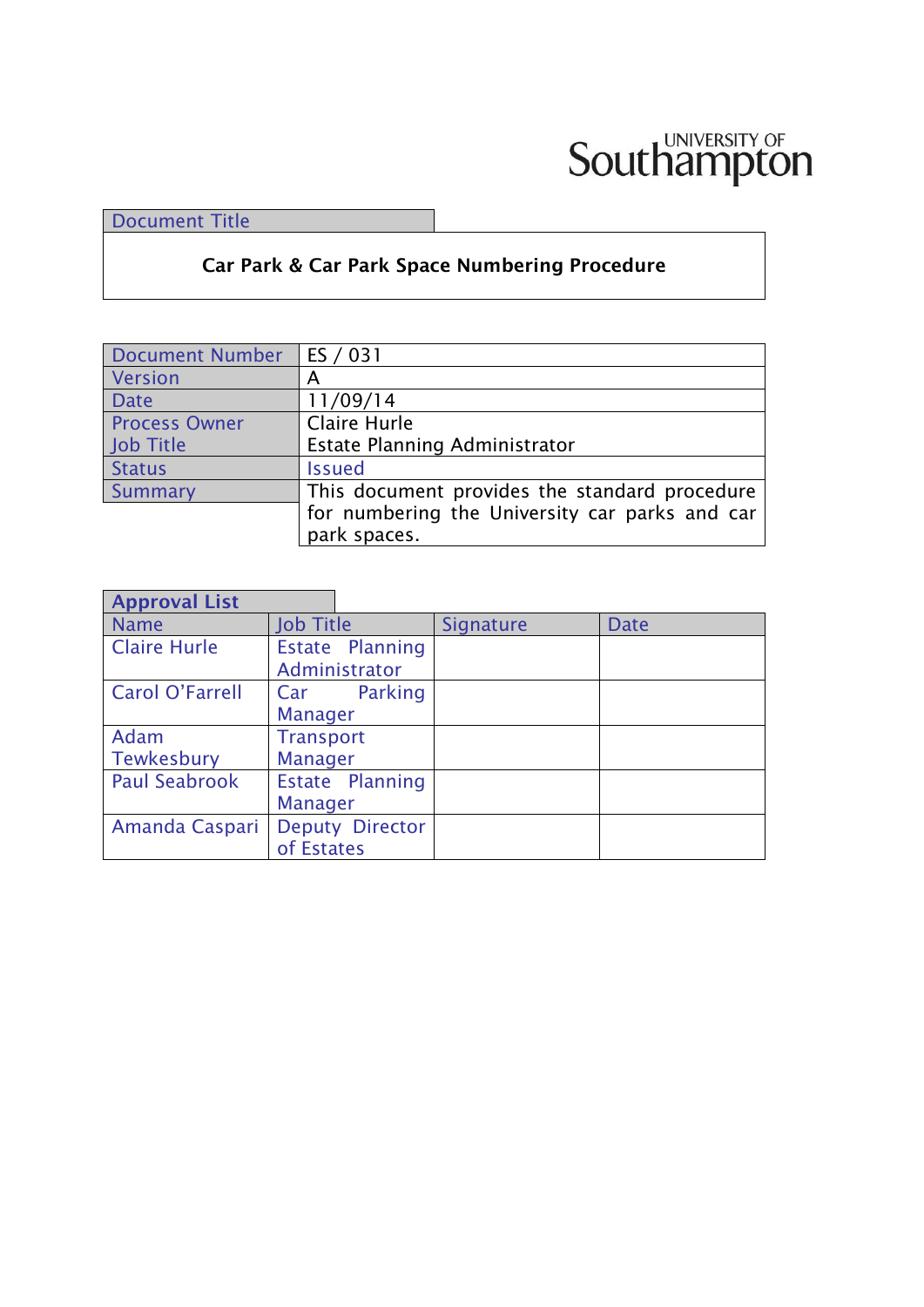#### **1.0 Introduction**

This document provides the standard procedure for the numbering of car parks and car park spaces within University sites.

Any numbering of a new car park or space must be approved by the Estate Planning Team, agreed by the Transport Team and carried out in accordance with these guidelines. In all cases any car park or space number must be unique.

#### **2.0 Site Numbering**

All Car parks will have the parent site of "CAR PARKS" regardless of their actual site location on Planon. This will allow for easy identification of all Car parks, allow reports to be run easily and assist in eliminating these "buildings" for Annual and Statutory returns.

#### **3.0 Car park numbering**

- a) All University car parks will be allocated a unique 4 digit number.
- b) The first two characters will always be a CP to identify the "Building" is a car park
- c) The remaining 2 digits identify the car park number as allocated by the Car Parking Manager.

For example, car park 1 would be numbered **CP01.**

#### **4.0 Car park name**

Car park names are to be determined by the Car Parking Team with reference to current names and signage, to ensure consistency across the University. All car park names will be approved by the Estate Planning Team. All car park names will be prefixed with the site location, followed by the car park number and a description of the location

For example, the Hampton car park would be called

#### **Highfield Car Park 1 - Hampton**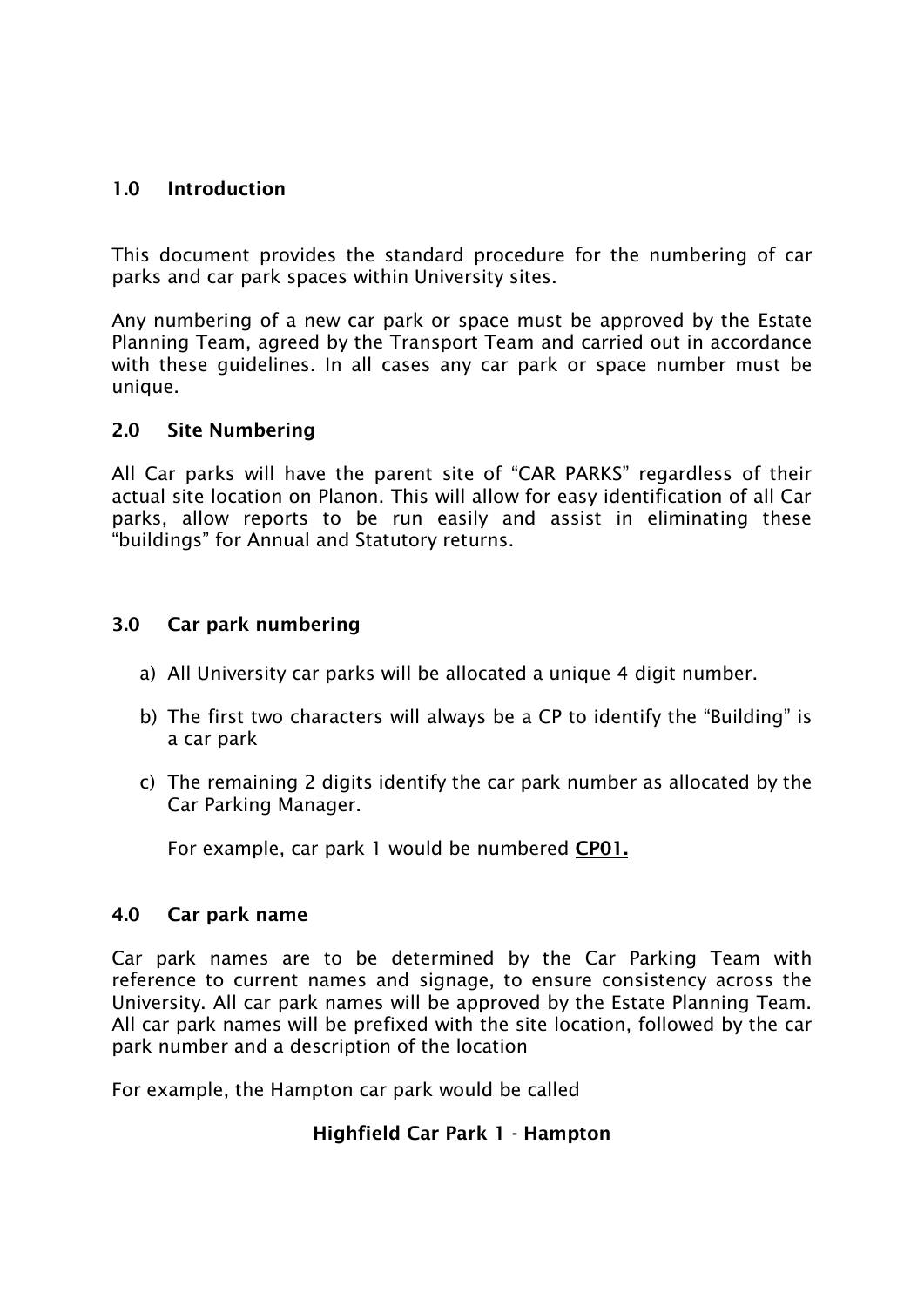#### **4.0 Space type**

There will be 6 types of car parking space identified by the University. These are:

| a) Car parking space        | (CARPK)   |
|-----------------------------|-----------|
| b) Smart car parking space  | (SMARTPK) |
| c) Disabled parking space   | (DISPK)   |
| d) Motorcycle parking space | (MBIKE)   |
| e) Minibus parking space    | (MBUSPK)  |
| f) Van parking space        | (VANPK)   |
| g) Contractor Parking       | (CONPARK) |
|                             |           |
|                             |           |

#### **5.0 Space numbering**

All 6 types of car parking spaces will be numbered sequentially, commencing in a clockwise direction from the point of entry to the car park, starting with space 1.

Example of space type and space numbering:

|              | $\mathcal{P}$ | 3            |                 |              |
|--------------|---------------|--------------|-----------------|--------------|
| <b>MBIKE</b> | <b>CARPK</b>  | <b>CARPK</b> | <b>CARPK</b>    | <b>DISPK</b> |
|              |               |              |                 |              |
| 10           | 9             | 8            |                 | 6            |
| <b>CARPK</b> | <b>CARPK</b>  | <b>CARPK</b> | SMARTPK   DISPK |              |

#### **6.0 Planon Setup**

Once the relevant CAD drawing is loaded, the car park should added to Planon. Under the properties tab select the Properties tab, "add building", selecting the CAR PARKS Site location, overtyping the auto generated property number and completing the name field.

If required the Gross external area of the car park can be entered under the "Building details" section.

The following fields will need to be completed for every space created within each car park, under the Space details tab within Planon with the following details: